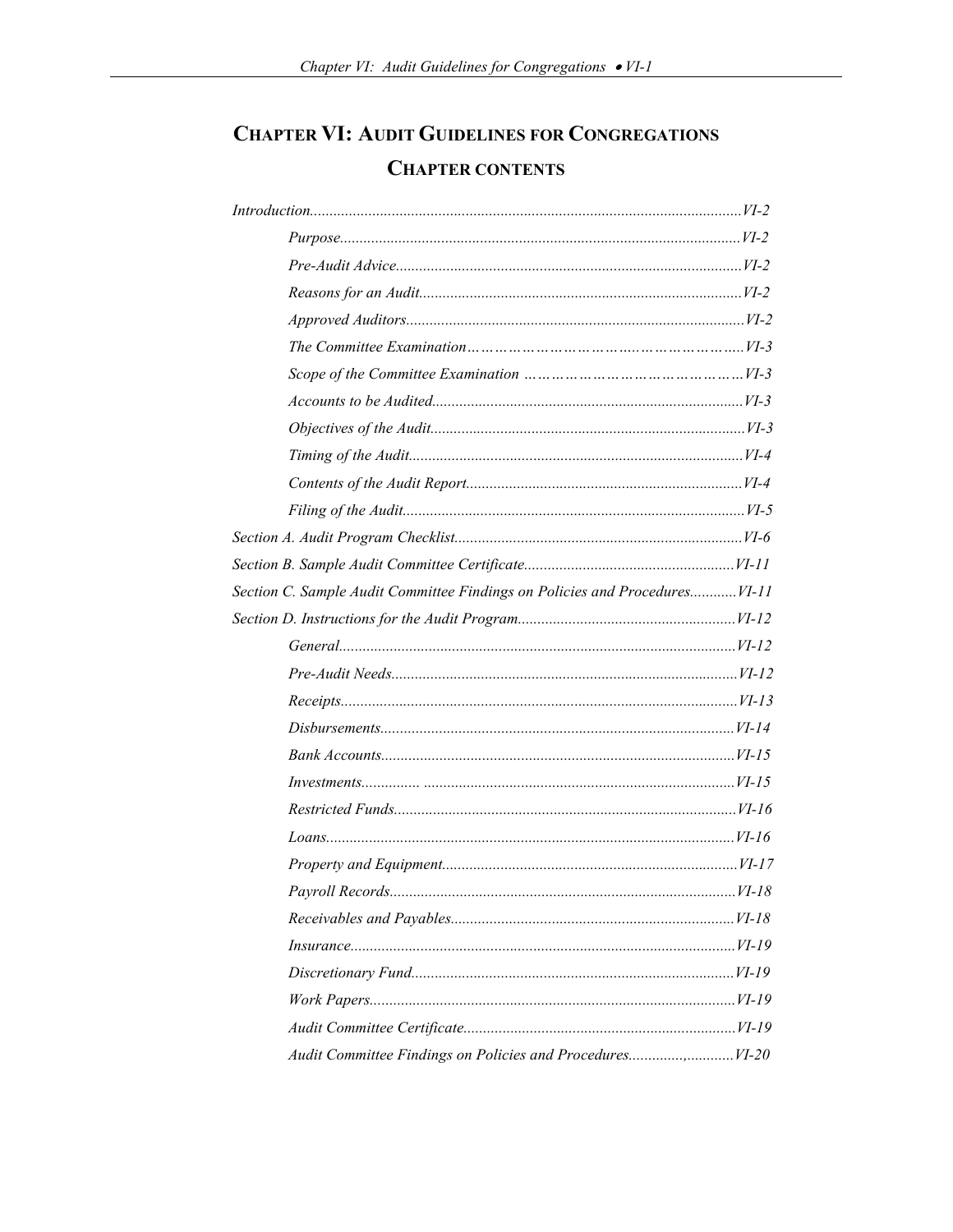## **Introduction**

- a. *Purpose:* These audit guidelines are to assist auditors in performing the annual audit of the financial statements of congregations of The Episcopal Church (TEC).
- b. *Reasons for an Audit:* Annual audits are required by the Canons of TEC for all parishes, missions, and other institutions. The primary purpose of an audit is to assure that financial statements are fairly stated. Any person handling the monies or investments of the church needs an audit to protect the church assets and his/herself against suspicion of mishandling those assets. Similarly, rectors, vestries, vicars, bishops' committees, treasurers, and other persons holding positions of fiduciary responsibility may be liable for any losses, which would have been discovered by an ordinary audit but were not discovered because of failure to have an audit conducted.

In addition, an announcement to the congregation that a completed audit reveals that all monies and investments are properly accounted for will have a positive impact on stewardship.

c. *Pre-Audit Advice:* When meeting with the auditors, be prepared to discuss plans and objectives. Auditors are in the position to advise and serve one's interest when they understand the goals that have been set and when expectations of their services are clearly explained.

Keeping good records saves money by helping the auditor avoid using professional time for routine work, such as gathering information.

Keep the auditor informed of changes and new directions in the congregation.

The treasurer and others, such as Vestry members, rectors, and staff, should be available to the auditor to provide any needed information.

A copy of the *Manual of Business Methods in Church Affairs* should be made available to the auditors.

d. *Approved Auditors:* The Canons permit the auditing of congregational accounts by "an independent Certified Public Accountant or by such committee as shall be authorized by the Finance Committee, Department of Finance, or other appropriate diocesan authority." This is an alternative to a full financial statement audit; regulations may vary among dioceses, however.

Certified Public Accountant: Very often the complexity and/or size of congregations necessitate an independent examination and reporting on their financial statements.

- 1) Certified Public Accountants offer several levels of service. These include the audit, the compilation, and the review. Refer to the Glossary of this manual for definition of these terms. Neither a review nor a compilation is acceptable in place of an audit of a parish, mission, or other institution of the church.
- 2) Certified Public Accountants engaged in public accounting are available to all who wish to engage them for independent accounting skills. These skills consist primarily of the design and installation of financial systems, audits, investigations and reports based on audits, advice on management and financial policies, and tax return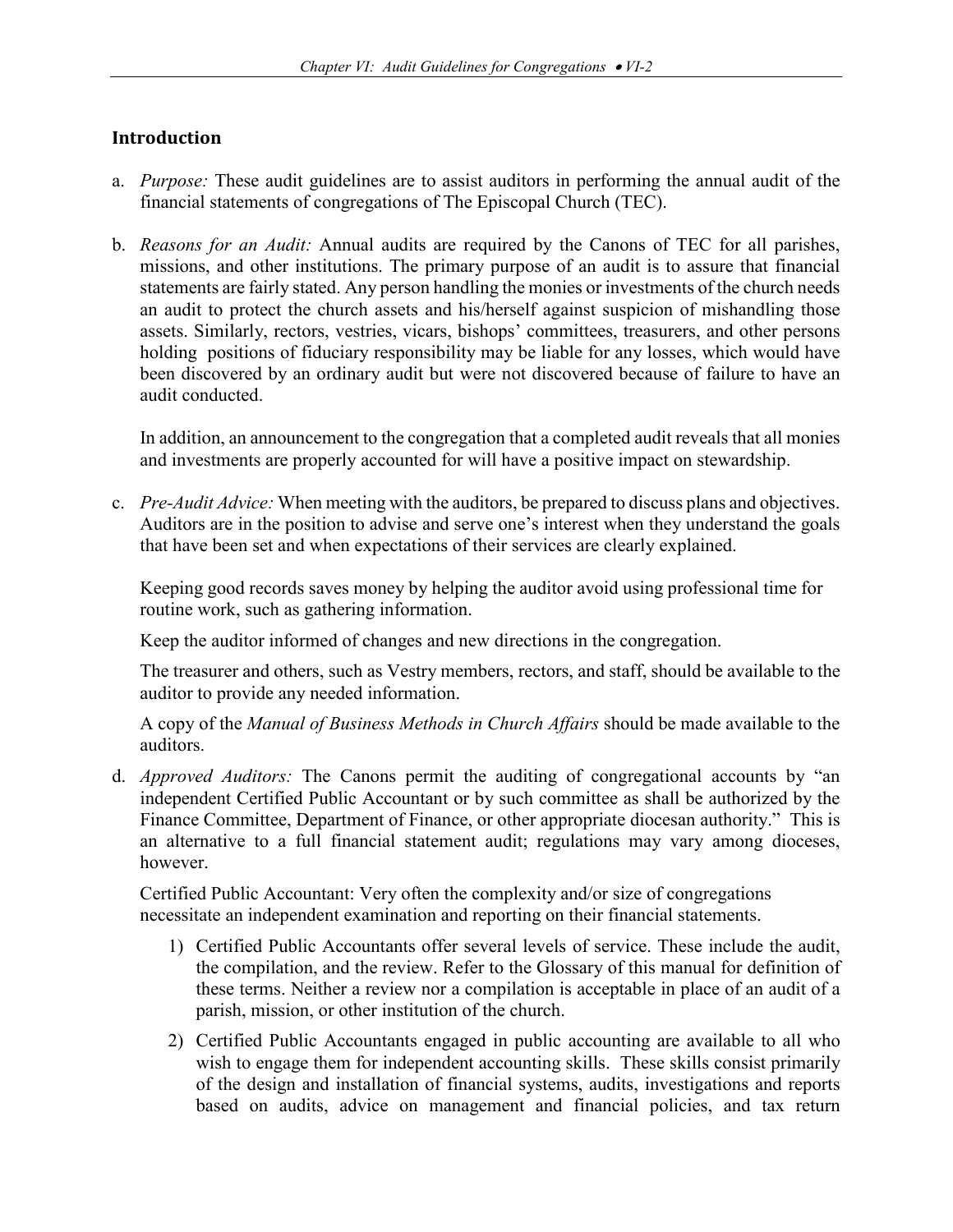preparation.

- 3) Certified Public Accountants have met the statutory requirements of a state or other political subdivision of the United States as to age, education, residence, moral character, and expertise, and have passed a uniform examination administered by the appropriate regulatory authority.
- 4) Certified Public Accountants are permitted to advertise their services. This should be helpful in a search. Generally, when people do not know an accountant in the community, they will ask friends for a recommendation. Businesspersons, especially those in the not-for-profit field, can be helpful in finding an accountant with expertise in the not-for-profit sector. Lawyers and bankers can be of assistance as well.
- 5) Fees are based on time charges. Moreover, fees vary with the level of experience of those required to perform the work. The prevailing cost of conducting a practice in the community will affect professional audit fees. Fees also vary based upon the time of year the audit work is performed.
- e. *The Alternative Committee Examination:* While the Canons permit an alternative audit by committee where approved by a diocesan authority, audits completed by CPAs or LPAs are preferred. To accommodate parishes with limited income, some dioceses have authorized Alternative Audit Procedures. These Audit Guidelines were specially prepared for audit by committees. The Audit made by an audit committee will be termed a Committee Examination. The Auditor's Opinion Letter of an Audit Committee will be termed an Audit Committee Certificate. The Auditor's Comments on Internal Control will be termed Audit Committee Findings on Policies and Procedures.

Audit committee members should be independent of the decision making and financial record keeping functions of the congregation. The members of the audit committee should include at least one financial expert.

A typical audit committee has three members. The actual number of members should be determined by the size and scope of the audit.

- 6. *Scope of the Committee Examination:* The scope of the audit shall include:
	- a. Sufficient tests of transactions to assure compliance with these guidelines and adequate control of the assets of each congregation.
	- b. Verification (or preparation) of financial statements in the form approved for TEC as set forth in this manual. Refer to Chapter III (Bookkeeping).
	- c. A review of management control practices using the Internal Control Questionnaire found in Chapter II (Internal Controls).
- 7. *Statements to be Audited:* All accounts must be subject to audit. The audit requirement covers not only the operating accounts of the organization, but also all of its restricted, endowment, and property funds, and the accounts, if any, of its affiliated organizations. No church money is exempt from the requirements of an audit. If a separate auditor has audited an account of a separate treasurer, the report should be included in the consolidated financial statements.
- 8. *Objectives of the Audit:* The major objectives of an audit of a congregation's financial statements are to ascertain the following: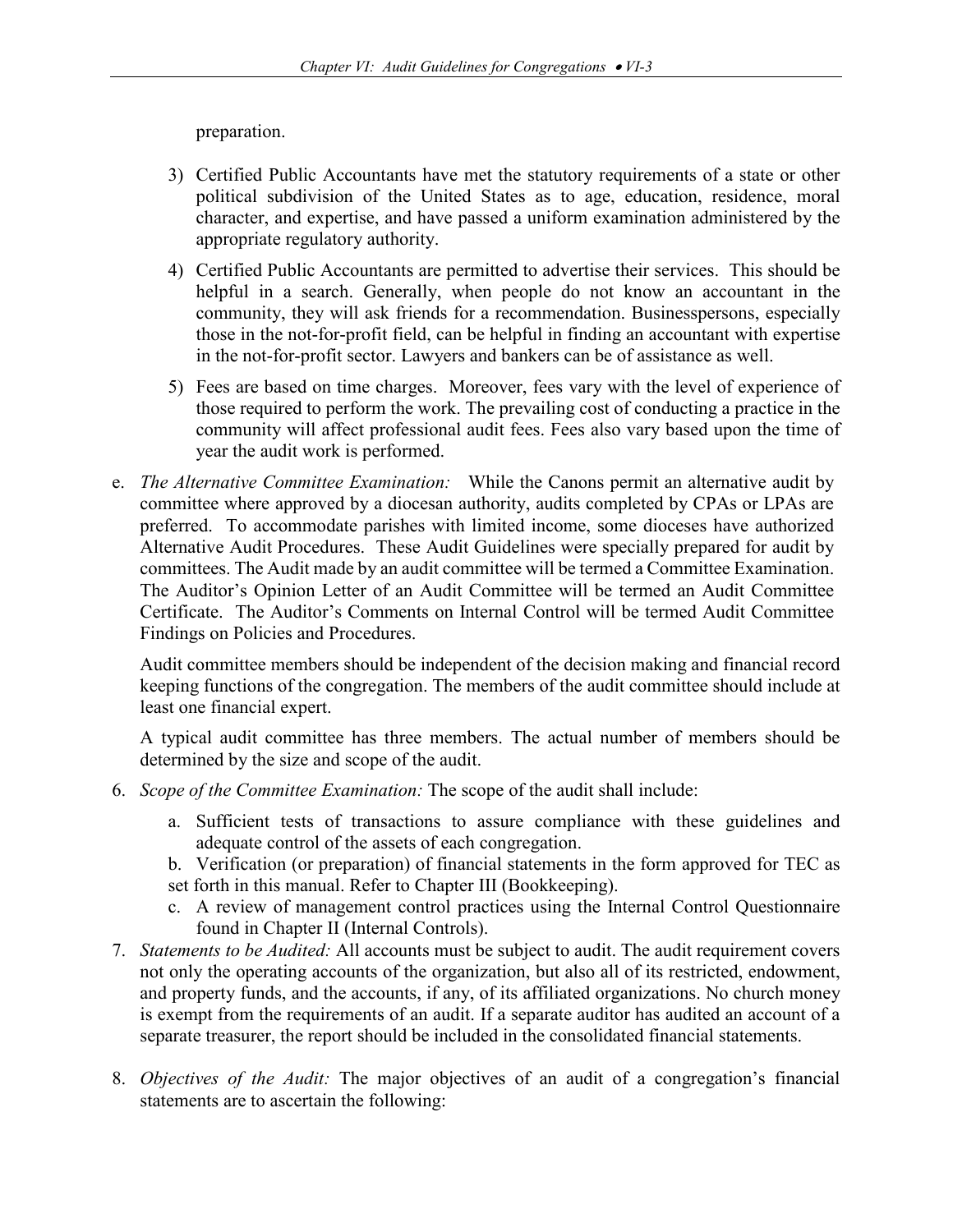- a. That the financial statements for the year were prepared from the financial records and present fairly the financial position and changes in net assets and cash flows of the congregation.
- b. That the various transactions during the year are proper and are documented appropriately (i.e., authorized, appropriate church purposes, complete and accurate);
- c. That the various transactions during the year are recorded in the proper amounts and in the proper accounts and that there were no "off the books" accounts or activity;
- d. That the assets, liabilities, income and expenses, which should be in the financial records, are shown in the proper amounts and accounts;
- e. That, to the extent feasible, adequate internal control procedures were and continue to be in effect; and
- 9. *Timing of the Audit:* The Canons call for a church fiscal (i.e., financial) year ending on December 31 of any given year. The engagement of the auditor should be done prior to the end of the period being examined. This timing allows the auditor to include certain audit procedures that can only be performed at year-end.
- 10. *Contents of the Audit Report:* The Audit Report shall consist of:
	- a. The Report of the Independent Auditor (or Audit Committee Certificate in the case of a Committee Examination);
	- b. The Statement of Financial Position;
	- c. The Statement of Activities;
	- d. The Statement of Functional Expenses;
	- e. The Statement of Cash Flows;
	- f. Footnotes to the Financial Statements;
	- g. Audit Program Checklist;
	- h. The Audit Committee Findings on Policies and Procedures; and
	- i. A corrected parochial report as a result of audit adjustments, if applicable.
- 11. *Filing of the Audit*:
	- a. Prior to actual delivery of the audit report, the Vestry should issue a letter to the auditor stating that all records have been made available for audit and there are no funds omitted.
	- b. Upon completion, the Audit Committee shall present the audit report to the Treasurer, Rector, and Wardens.
	- c. Any findings and recommendations should be presented in the Audit Committee Findings on Policies and Procedures, not in the Audit Committee Certificate. These items will be discussed with the Treasurer and/or others responsible and within 30 days their written response, attached to the audit report, is presented to the Vestry.
	- d. The Vestry receives the audit report upon completion.
	- e. A copy of the audit report should be filed with the Bishop or Ecclesiastical Authority not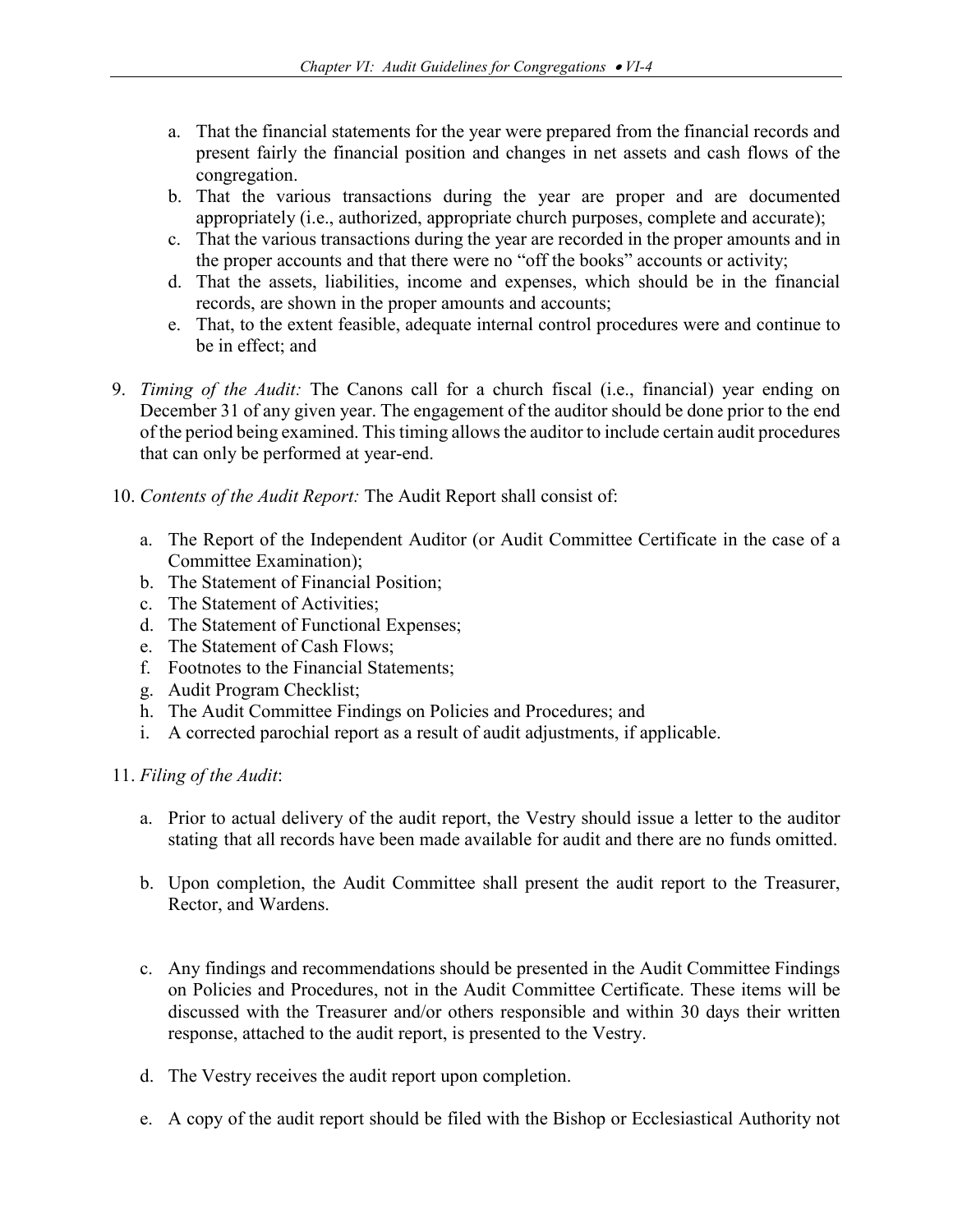later than 30 days following its completion and never later than September 1 of each year, covering the financial reports of the previous calendar year. The minutes of the Vestry will officially record the receipt, acceptance, and subsequent filing of the audit report with the Ecclesiastical Authority.

f. If, at any time during the audit, the records suggest that something is seriously wrong, the matter should be brought immediately to the attention of someone of superior authority, including the Vestry and the appropriate diocesan authority.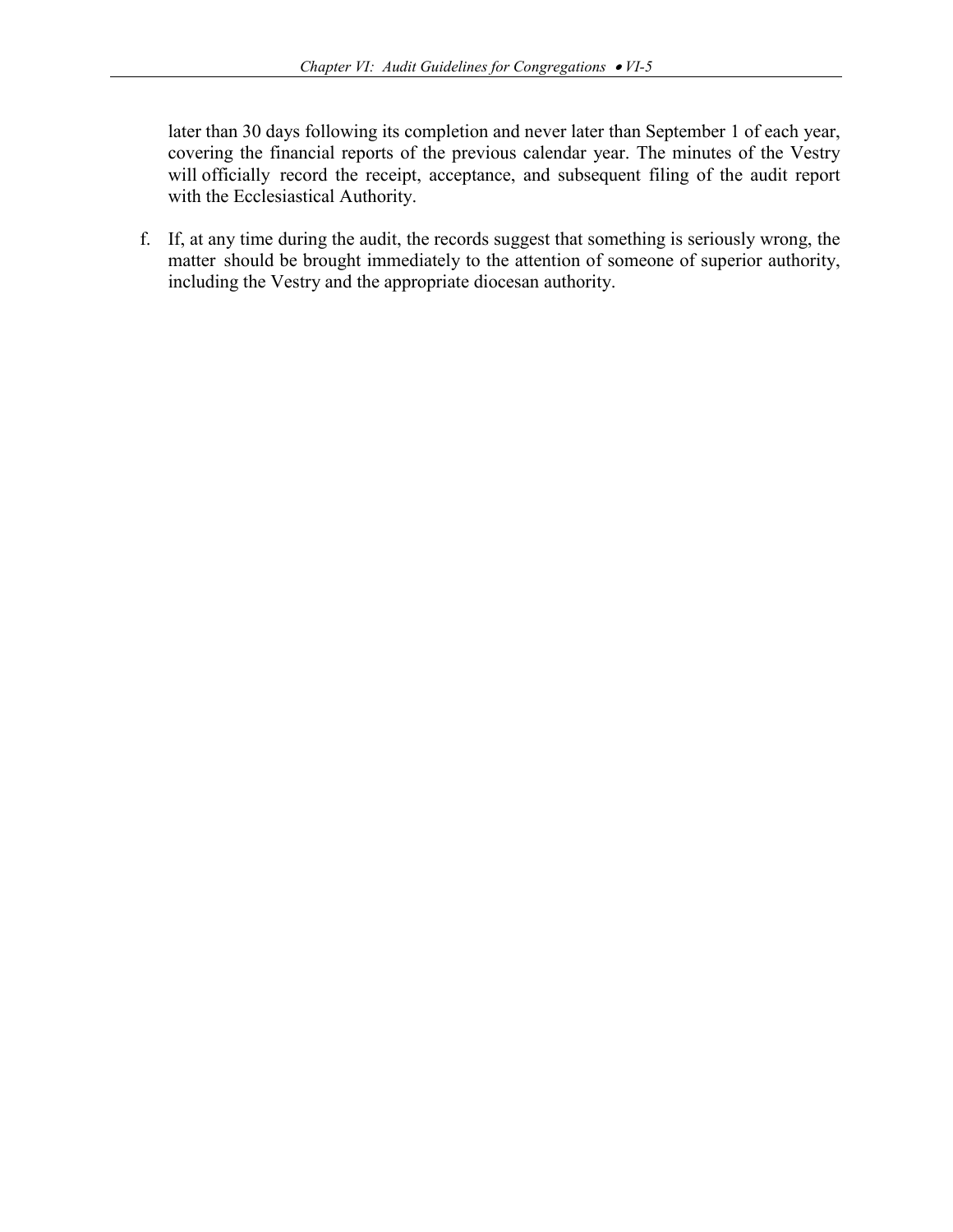## **Section A. Audit Program Checklist**

Please copy this section for Audit Committee use. Instructions for the Audit Program may be found in Section D.

1. *General Information:*

| Congregation                    |  |
|---------------------------------|--|
| <b>Street Address</b>           |  |
| Mailing Address                 |  |
| City, State, Zip                |  |
| Rector/Vicar/Priest in Charge   |  |
| Senior Warden                   |  |
| Junior Warden                   |  |
| Treasurer                       |  |
| Other                           |  |
| Financial Records Maintained by |  |
| Location of Financial Records   |  |
| Location of Audit               |  |
| Commencing                      |  |
| Audit Committee                 |  |
|                                 |  |

2. *Pre-Audit Meeting: Date* 

Attended by:

| Name | <b>Title</b> |
|------|--------------|
|      |              |
|      |              |
|      |              |
|      |              |

|       | Pre-Audit Discussion                                                     | <b>Yes</b> | No | N/A |
|-------|--------------------------------------------------------------------------|------------|----|-----|
| a.    | Objectives and scope of audit discussed?                                 |            |    |     |
| $b$ . | Time Schedule arranged?                                                  |            |    |     |
| c.    | Reimbursement for out of pocket expenses discussed?                      |            |    |     |
| d.    | Availability of workspace established?                                   |            |    |     |
| e.    | Availability of required records established?                            |            |    |     |
| f.    | Availability of Manual of Business Methods in Church Affairs determined? |            |    |     |
| g.    | Assistance of staff requirements established?                            |            |    |     |
| h.    | Engagement letter setting forth agreements between Vestry and Audit      |            |    |     |
|       | Committee discussed?                                                     |            |    |     |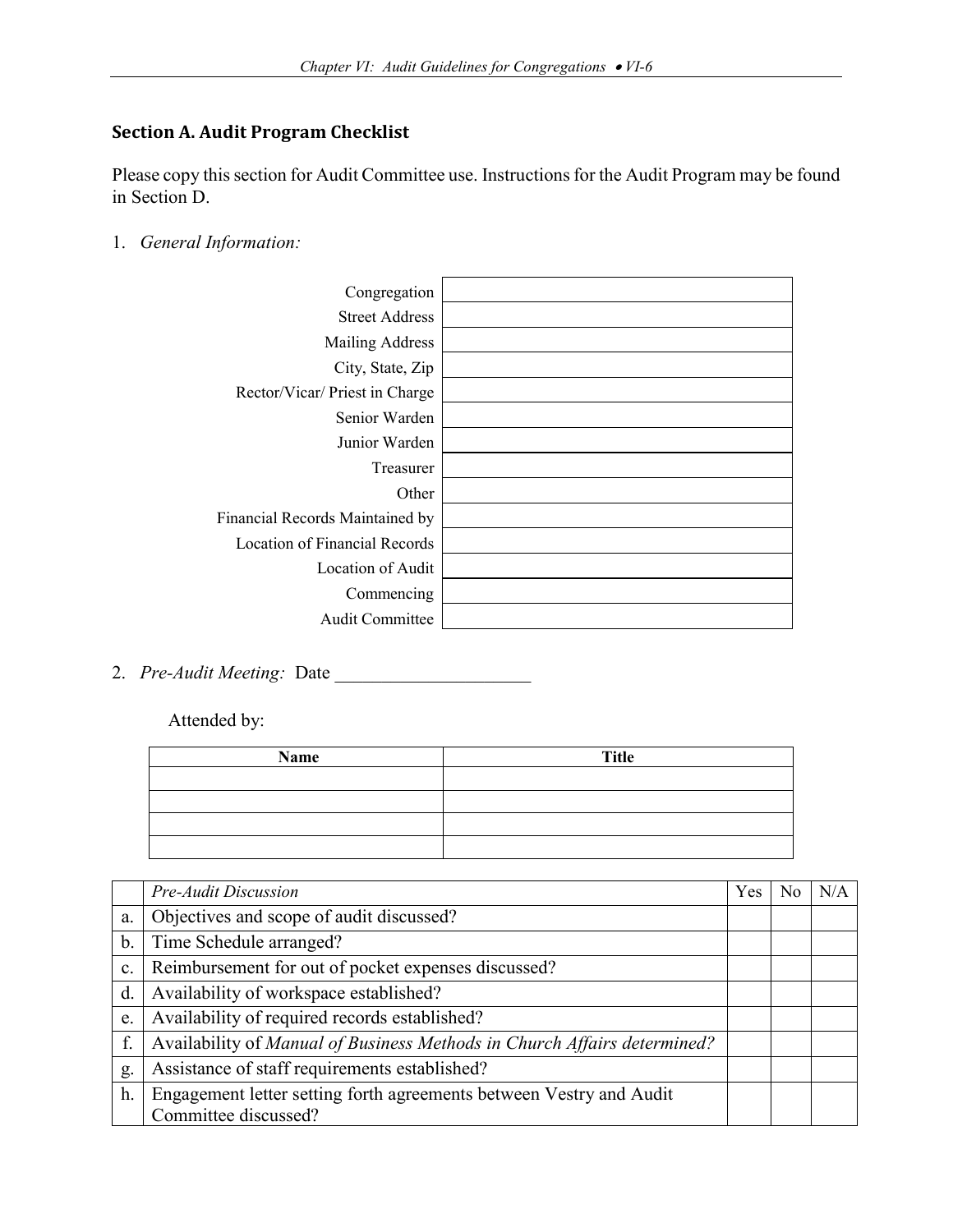| 3 <sub>1</sub> | Pre-Audit Documents Required for Review:                                                                                                                  | Yes | N <sub>o</sub> | N/A |
|----------------|-----------------------------------------------------------------------------------------------------------------------------------------------------------|-----|----------------|-----|
| a.             | Original signed Vestry minutes                                                                                                                            |     |                |     |
| b.             | Minutes of any group authorized to disburse monies                                                                                                        |     |                |     |
| c.             | Annual financial report to parish                                                                                                                         |     |                |     |
| d.             | Treasurer's interim reports                                                                                                                               |     |                |     |
| e.             | <b>Annual Parochial Report</b>                                                                                                                            |     |                |     |
| f.             | Names of those authorized for check signing, fund withdrawal or transfer,<br>and disbursing approval                                                      |     |                |     |
| g.             | List of securities held                                                                                                                                   |     |                |     |
| h.             | Arrangements made for receiving unopened bank statement(s) or mailing<br>requests for confirmation of bank balance(s), loan balance(s) and<br>investments |     |                |     |
| i.             | Copy of previous year's audit and internal control letter                                                                                                 |     |                |     |
| j.             | Organizational Chart                                                                                                                                      |     |                |     |
| k.             | <b>Chart of Accounts</b>                                                                                                                                  |     |                |     |
| 1.             | <b>Budget</b>                                                                                                                                             |     |                |     |
| m.             | General ledger                                                                                                                                            |     |                |     |
| n.             | Cash receipts journal                                                                                                                                     |     |                |     |
| 0.             | Cash disbursements journal                                                                                                                                |     |                |     |
| p.             | Bank statements for audited year, plus last statement for previous year and<br>first for current year                                                     |     |                |     |
| q.             | Paid checks and deposit slips                                                                                                                             |     |                |     |
| r.             | Payroll records with Forms I-9, W-2, W-3, W-4, and State and Federal<br>withholding records                                                               |     |                |     |
| S.             | Savings account passbooks                                                                                                                                 |     |                |     |
| t.             | Other investment records                                                                                                                                  |     |                |     |

| 4.             | Cash, Wires, EFTs                                                                                                                                                              | Yes | N <sub>0</sub> | N/A |
|----------------|--------------------------------------------------------------------------------------------------------------------------------------------------------------------------------|-----|----------------|-----|
| a.             | Is the petty cash fund imprest?                                                                                                                                                |     |                |     |
| $\mathbf{b}$ . | Is the checking account(s) reconciled to the accounting records and<br>checkbook, using unopened year-end bank statement(s) or an<br>independently received bank confirmation? |     |                |     |
| $\mathbf{c}$ . | Have paid checks been examined for authorized signatures?                                                                                                                      |     |                |     |
| d.             | Have paid checks been examined for endorsements?                                                                                                                               |     |                |     |
| e.             | Have the checks been compared to the disbursements journal for payees<br>and amounts?                                                                                          |     |                |     |
| f.             | Have all voided checks been accounted for?                                                                                                                                     |     |                |     |
| g.             | Has the subsequent January statement been reviewed?                                                                                                                            |     |                |     |
| h.             | Are disbursements supported by vouchers approved by authorized party<br>other than check signer?                                                                               |     |                |     |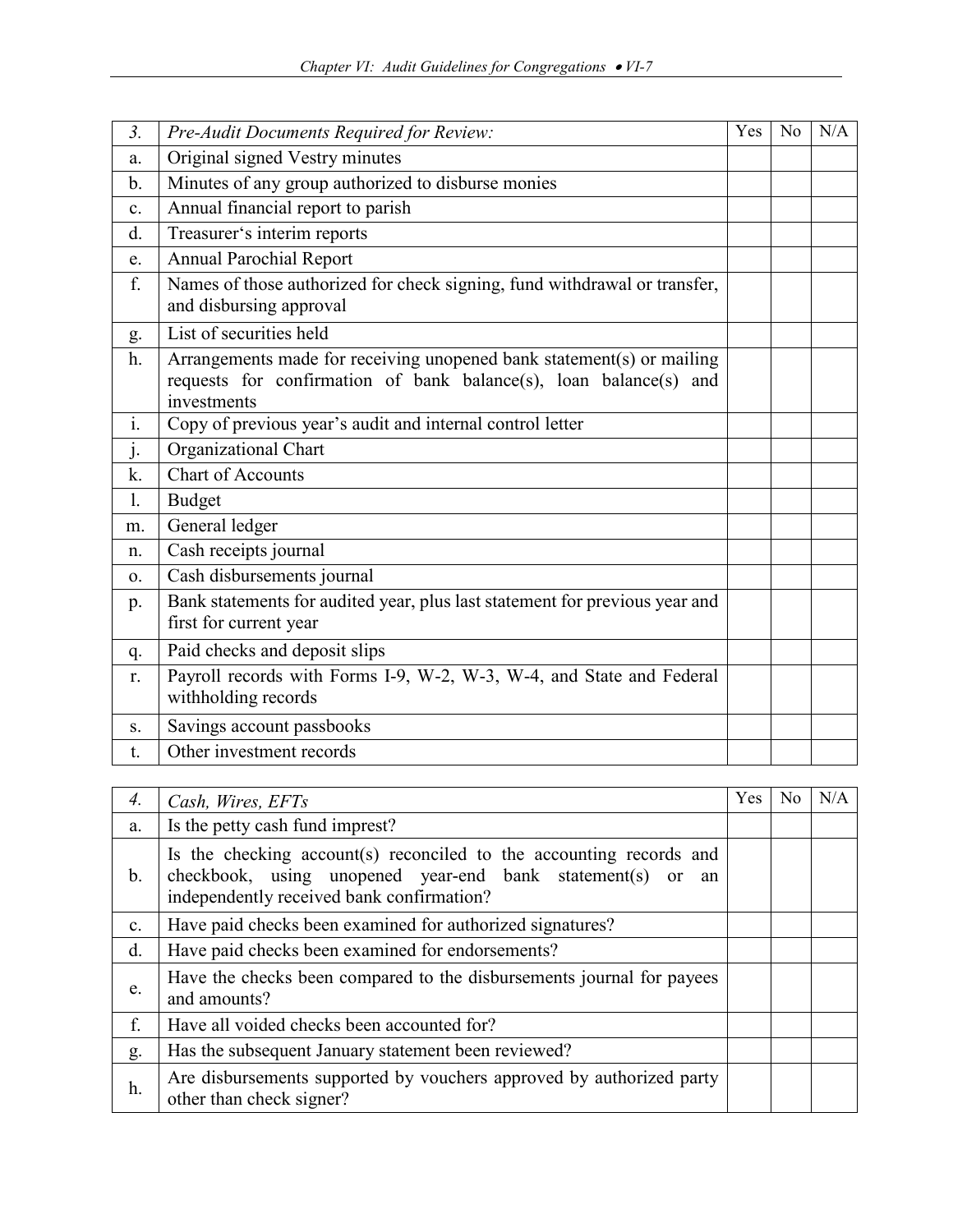| 1.       | Are two signatures required on large checks (e.g., for \$500 or more)?                                                                                                              |  |  |
|----------|-------------------------------------------------------------------------------------------------------------------------------------------------------------------------------------|--|--|
| $J\cdot$ | Is the bank notified immediately of all changes to authorized check<br>signers?                                                                                                     |  |  |
| k.       | Are cash journal totals tested for accuracy?                                                                                                                                        |  |  |
| ı.       | Are receipt records compared with bank deposits for the full year?                                                                                                                  |  |  |
| m.       | Are all transfers between accounts traced?                                                                                                                                          |  |  |
| n.       | Does an authorized party other than a check-signer approve journal entries,<br>and are they adequately documented?                                                                  |  |  |
| 0.       | Are all checking accounts (including discretionary funds and Episcopal<br>Church Women) in the name of the congregation using its Federal<br><b>Employer Identification Number?</b> |  |  |

| 5.             | Pledges and Other Gifts:                                                                                                                                                                                                                                                            | Yes | No | N/A |
|----------------|-------------------------------------------------------------------------------------------------------------------------------------------------------------------------------------------------------------------------------------------------------------------------------------|-----|----|-----|
| a.             | Do the records of total receipts per individual pledge agree with the<br>amounts recorded and reported in the cash receipts journal?                                                                                                                                                |     |    |     |
| $\mathbf{b}$ . | Have the postings and arithmetic on individual pledge records been<br>tested?                                                                                                                                                                                                       |     |    |     |
| $\mathbf{c}$ . | Number of individual pledge records sampled:                                                                                                                                                                                                                                        |     |    |     |
| d.             | Are records from separate gift systems reconciled to the general ledger<br>on a periodic basis?                                                                                                                                                                                     |     |    |     |
| e.             | Is there budgeting of contributions that can be reasonably estimated?                                                                                                                                                                                                               |     |    |     |
| f.             | Are contribution budgets periodically compared to actual, and are<br>significant differences investigated?                                                                                                                                                                          |     |    |     |
| g.             | Are records kept and periodically reviewed of gifts, such as bequests,<br>which are contingent on future events?                                                                                                                                                                    |     |    |     |
| h.             | Are future bequest and gift files, such as proceeds from life insurance<br>policies or sale of property willed to a congregation, maintained on a<br>current basis?                                                                                                                 |     |    |     |
| i.             | Are files kept on life income, endowment, and annuity gifts, including<br>information on the nature of the principal, investment of the principal, or<br>use of the principal income, as well as correspondence with donors or<br>beneficiaries, and copies of pertinent documents? |     |    |     |
| J <sub>1</sub> | Are individuals designated to be responsible for assuring compliance<br>with the terms and conditions of all grants, restricted contributions,<br>endowments, etc. received?                                                                                                        |     |    |     |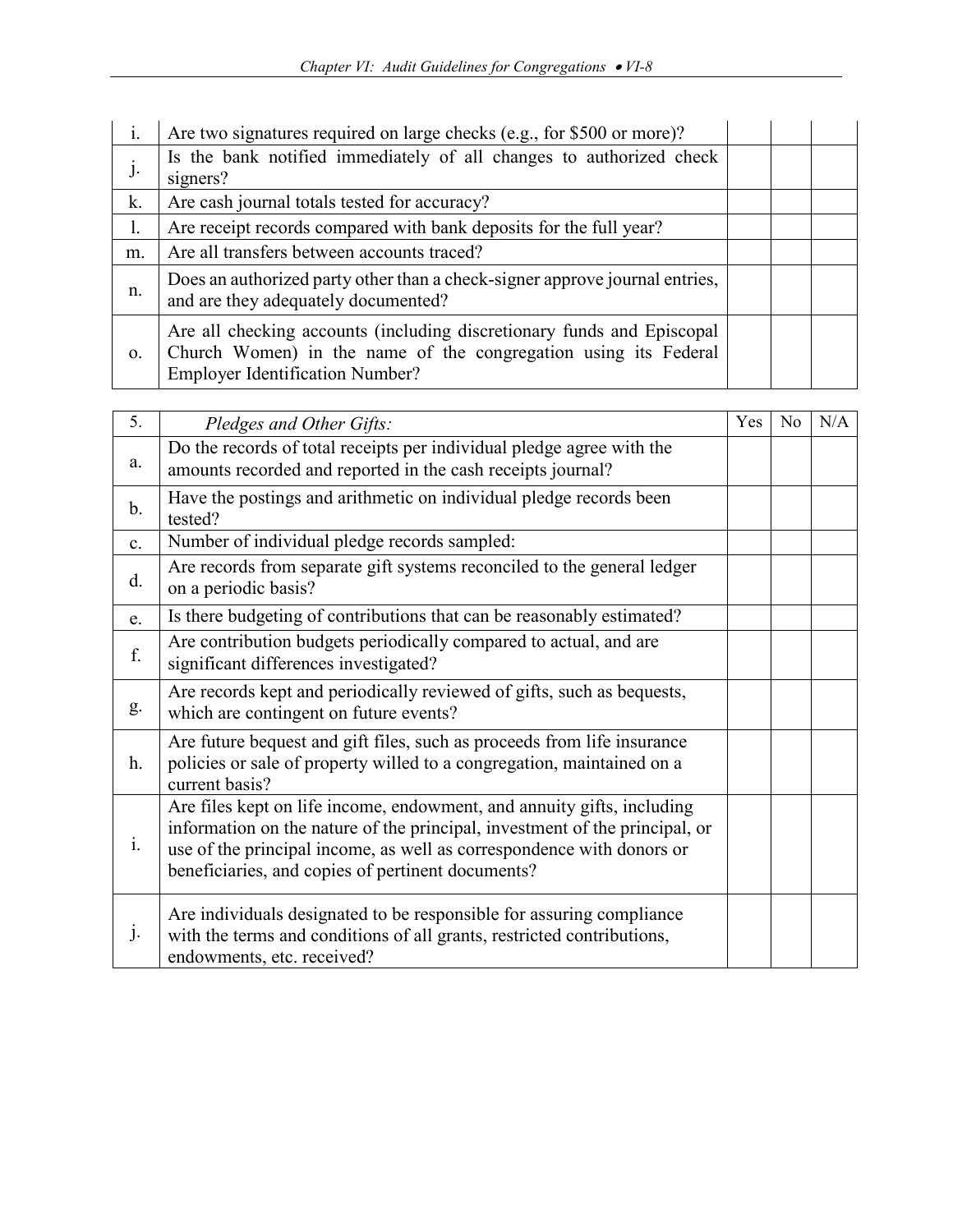| 6.             | Securities                                                                                                                          | Yes | N <sub>0</sub> | N/A |
|----------------|-------------------------------------------------------------------------------------------------------------------------------------|-----|----------------|-----|
| a.             | Is the securities list verified against subsidiary ledger accounts, validating<br>serial numbers against purchase records of gifts? |     |                |     |
| b.             | Is the name verified in which securities are registered?                                                                            |     |                |     |
| $\mathbf{c}$ . | In the case of coupon bonds, are unmatured coupons intact?                                                                          |     |                |     |
| d.             | Is the market value of securities established at the date of the<br>examination?                                                    |     |                |     |
| e.             | Are securities examined or confirmed if held by depository or transfer<br>agent?                                                    |     |                |     |
| f.             | Are brokers reports examined for securities bought or sold through<br>broker?                                                       |     |                |     |
| g.             | Were security purchases or sales authorized by appropriate Vestry action<br>and recorded in the minutes?                            |     |                |     |
| h.             | Have cash receipts records of dividends and interest been compared with<br>records of securities held?                              |     |                |     |
| $\mathbf{i}$ . | Have all manager statements been received and reconciled to the general<br>ledger?                                                  |     |                |     |
| j.             | Have audited financial statements of alternative investments been<br>received / evaluated?                                          |     |                |     |
| k.             | Have future capital commitments been tracked periodically and<br>reconciled to the subscription agreement?                          |     |                |     |
| 1.             | Has the portfolio been reviewed to ensure it is in line with the approved<br>investment allocation policy?                          |     |                |     |

|                | Trust and Endowment funds:                                                                                                                               | Yes |  |
|----------------|----------------------------------------------------------------------------------------------------------------------------------------------------------|-----|--|
| a.             | Has a list of trust and endowment funds been obtained, including their<br>terms and locations of the investments?                                        |     |  |
| b.             | Has there been an examination of the deed of trust or agency agreement<br>for each trust and endowment fund?                                             |     |  |
| $\mathbf{c}$ . | Have the agency accounting records been checked to determine whether<br>or not the terms of the trust or endowment funds are being properly<br>followed? |     |  |

| 8. | <b>Property and Equipment:</b>                                                                          | Yes | N <sub>0</sub> | N/A |
|----|---------------------------------------------------------------------------------------------------------|-----|----------------|-----|
| a. | Is there a list of fixed assets, showing date of purchase and cost?                                     |     |                |     |
| b. | Is an inventory identification procedure in effect?                                                     |     |                |     |
| c. | Using preceding information, has a physical examination of assets been<br>made, to the extent possible? |     |                |     |
| d. | Have any deeds and titles required been examined as evidence of<br>ownership?                           |     |                |     |
| e. | Are land and buildings carried on financial statements?                                                 |     |                |     |
| f. | Are any liens outstanding against property and equipment?                                               |     |                |     |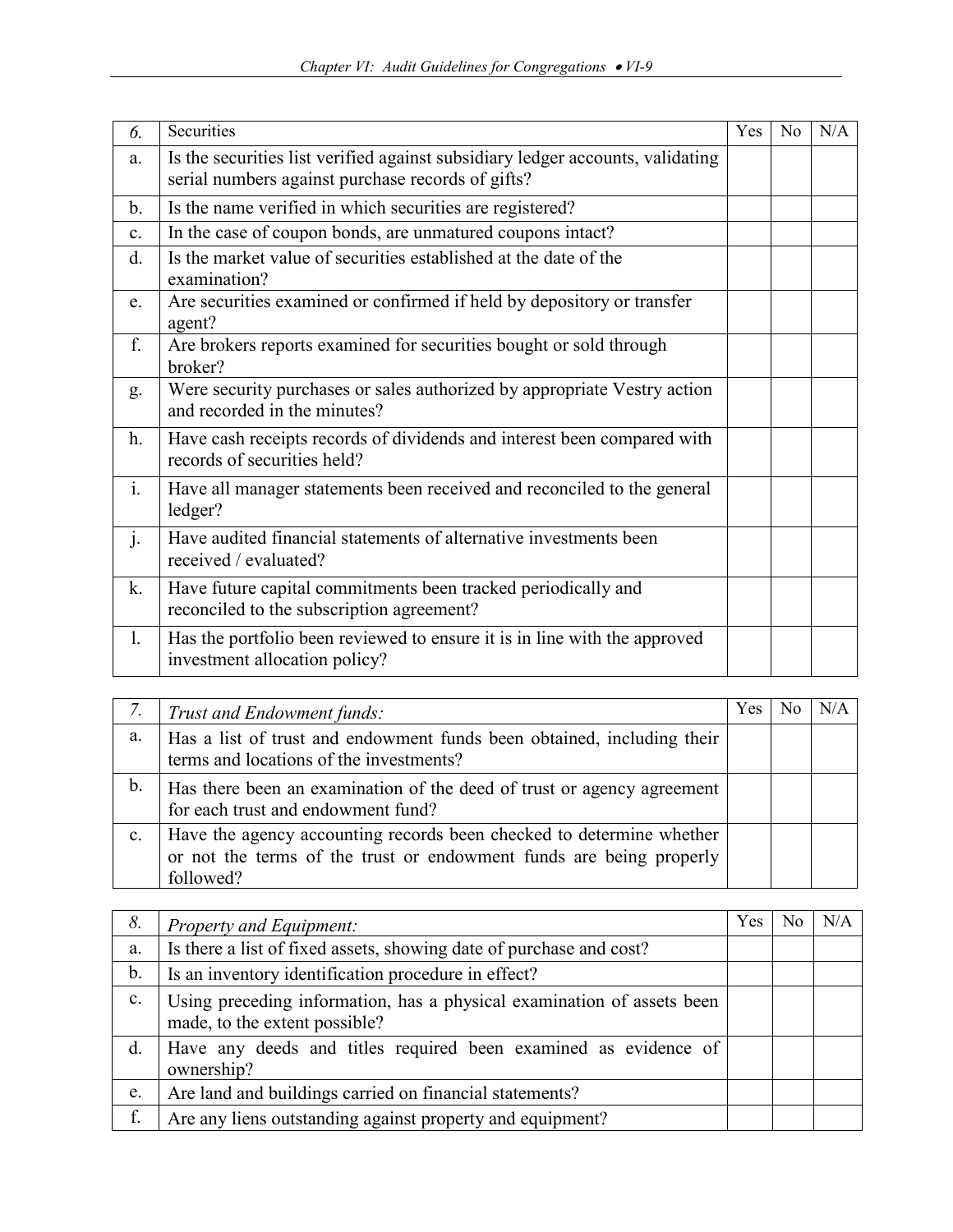| 9.             | Liabilities: Payroll Taxes                                                                                            | Yes | N/A |
|----------------|-----------------------------------------------------------------------------------------------------------------------|-----|-----|
| a.             | Have total wages been reconciled with quarterly Federal Form 941, Form<br>W-2, and Form W-3 and other required forms? |     |     |
|                |                                                                                                                       |     |     |
| b.             | Have total withholding taxes been reconciled with Form 941 and other<br>required forms?                               |     |     |
| $\mathbf{c}$ . | Has it been determined that all Federal, State and local withholding taxes                                            |     |     |
|                | were remitted on a timely basis to avoid hidden penalties?                                                            |     |     |
| d.             | Is a current, signed Form W-4, I-9 or other required forms on hand for each                                           |     |     |
|                | employee?                                                                                                             |     |     |
| e.             | Has a housing resolution been included in the Vestry minutes for each                                                 |     |     |
|                | cleric employed by the congregation?                                                                                  |     |     |

| 10. | Other Indebtedness:                                                                                                                                                                                                                                   | <b>Yes</b> | N/A |
|-----|-------------------------------------------------------------------------------------------------------------------------------------------------------------------------------------------------------------------------------------------------------|------------|-----|
| a.  | Have appropriate church officials properly authorized all indebtedness?                                                                                                                                                                               |            |     |
| b.  | Have unpaid balances per church records been reconciled with balances as<br>reported by creditor?                                                                                                                                                     |            |     |
| c.  | Is a detailed schedule of all loans prepared, including name of creditor,<br>date of origin, original amount of debt, collateral (if any), interest rate<br>payment schedule, monthly payment, unpaid balance, loan purpose, and<br>authorizing body? |            |     |

| II. | Payables                                                                                                                                                                    | Yes | N/A |
|-----|-----------------------------------------------------------------------------------------------------------------------------------------------------------------------------|-----|-----|
| a.  | Have payments made subsequent to the end of the year been investigated<br>for items which should have been included as an expense and account<br>payable in the audit year? |     |     |
| b.  | Have inquiries been made as to any unpaid items from the audit year that<br>should have been included as a payable?                                                         |     |     |
| c.  | Have inquiries been made as to any paid items from the audit year that<br>should not have been expensed but recorded as a prepaid item?                                     |     |     |

| 12 | Other                                                                                                                                                                                                                            | Yes | N <sub>o</sub> | N/A |
|----|----------------------------------------------------------------------------------------------------------------------------------------------------------------------------------------------------------------------------------|-----|----------------|-----|
| a. | Has insurance coverage been reviewed, and has a copy of policies been<br>obtained and a schedule prepared detailing name of carrier, description of<br>coverage, period covered, premium amount, and date of premium<br>payment? |     |                |     |
| b. | Has there been inquiry as to whether there are any contingencies or<br>commitments facing the church, e.g., legal action with prospects of<br>potential loss?                                                                    |     |                |     |
| c. | Is there a policy covering the procedure for write-offs of receivables or<br>loans, approval required, provision for reserves?                                                                                                   |     |                |     |
| d. | Is there a process in place for ongoing review of the budget?                                                                                                                                                                    |     |                |     |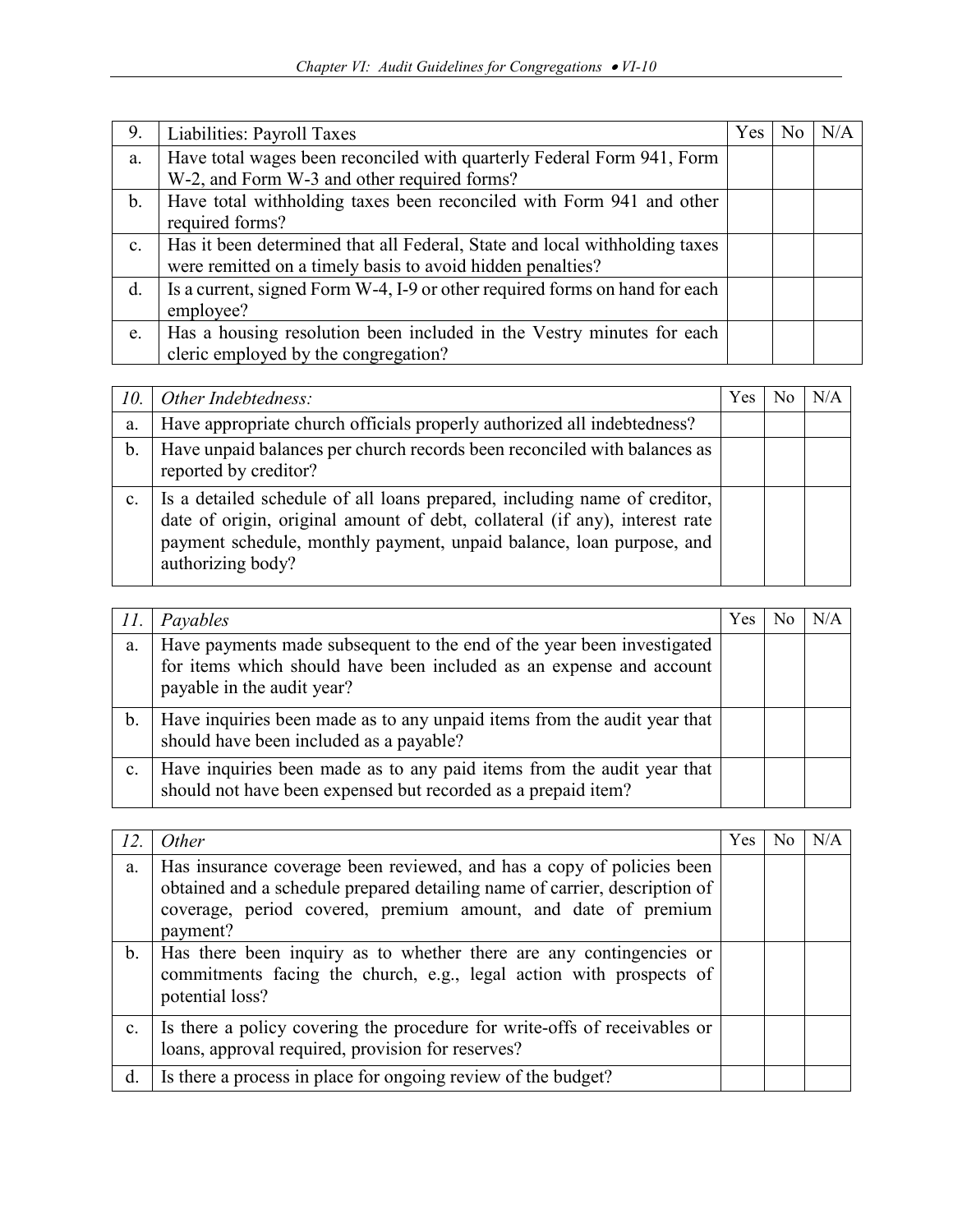#### **Section B. Sample Audit Committee Certificate**

Date

*To the Rector, Wardens and Vestry of (*Church Name; Church Address; City and Zip) Subject: (*Audit Year*) Audit of (*Church Name*)

We have inspected the statement of financial position of (*Church Name* ) as of December 31, (*Audit Year*), and the related statement of activities and cash flows for the year then ended. Our inspection was made in accordance with the audit guidelines of the *Manual of Business Methods in Church Affairs*, and the financial statements are prepared on a (cash, modified accrual, or accrual – *accrual being the preferred method*) basis in accordance with principles adopted by The Episcopal Church and approved by its General Convention except as noted. (*Note exceptions here, if any: e.g., was depreciation recognized?*)

We have taken steps to see that the accompanying financial statements present fairly, in all material respects, except as noted above, the financial position of the Congregation at December 31, (*Audit Year*); and that the changes in its net assets and its cash flows for the year then ended are in accordance with the principles authorized by General Convention of The Episcopal Church on a basis consistent with that of the preceding year.

Our inspection and certificate are not meant to be construed as an audit and opinion rendered by a Certified Public Accountant.

Sincerely, Members of the Audit Committee (*List names and phone numbers of Audit Committee Members and have each member sign the Audit Committee Certificate*)

#### **Section C. Sample Audit Committee Findings on Policies and Procedures**

Date  $\qquad \qquad$ 

To the Rector, Wardens and Vestry of (*Church Name*) Subject: (*Audit Year*) Audit of (*Church Name*)

During the course of the above inspection, the following items pertaining to internal control and other operation matters were noted. The first group includes areas of management control where prior year auditor recommendations have been implemented; the second group includes comments and recommendations of current year auditors.

Areas where prior year auditors recommendations have been implemented:

Comments and recommendations of current year auditors:

Members of the Audit Committee (*List names and addresses of Audit Committee Members and have each member sign the Audit Committee Certificate*)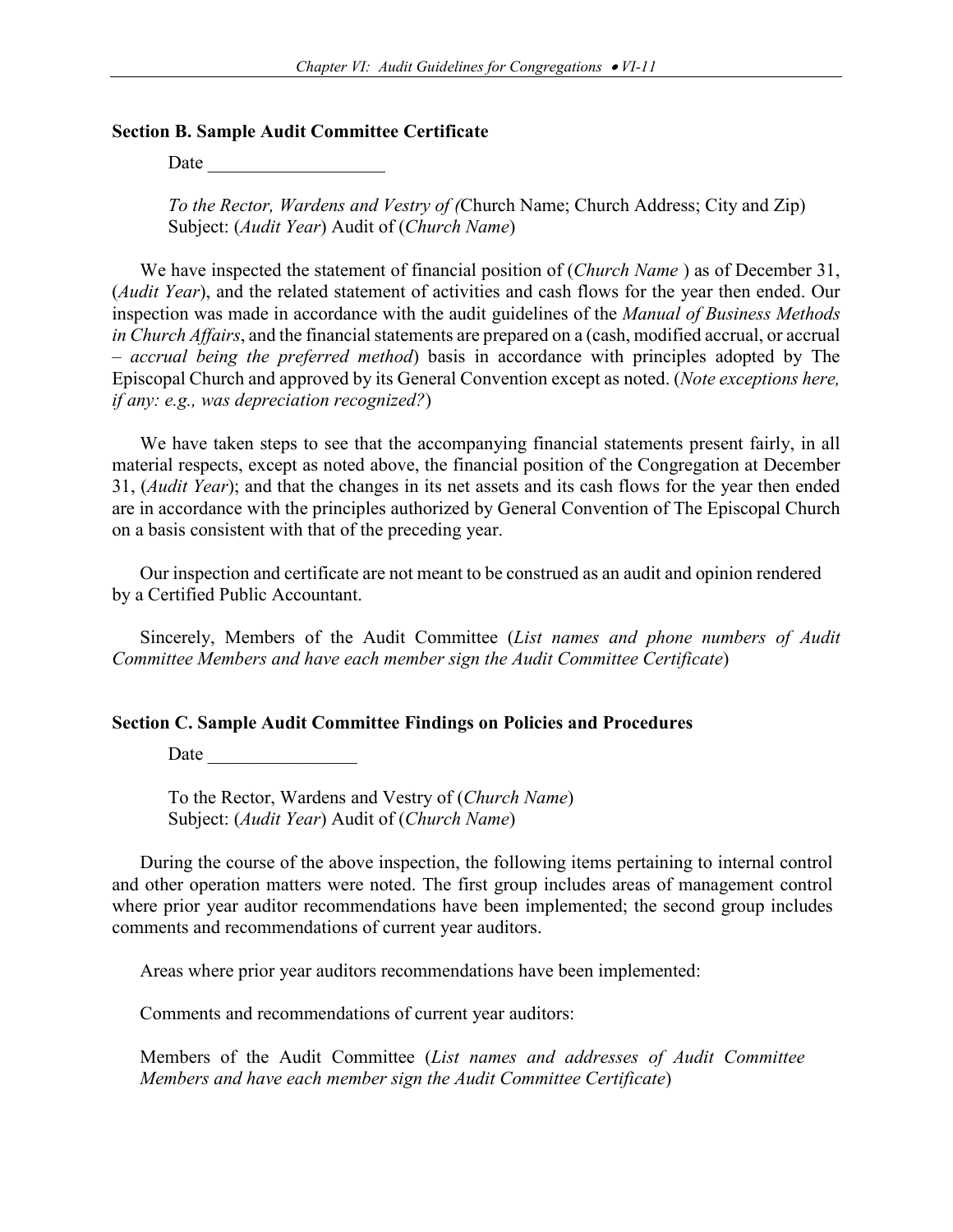#### **Section D. Instructions for the Audit Program**

- 1. *General:* The following procedures merely act to determine the appropriateness of the financial statements presented. An audit is a series of procedures to test, on a predetermined selective basis, the various transactions occurring in the year under examination. It is unrealistic to examine every transaction for the year. Therefore, certain tests are necessary to verify the reasonableness of all transactions.
- 2. *Pre-Audit Needs:* 
	- a. Obtain a preliminary understanding of the accounting systems (both manual and computer) that generate significant financial statement items and of related principal internal accounting controls.
	- b. Obtain copies of the minutes of the Vestry meetings for the period under examination. This should include the minutes of any committee authorized to receive and disburse monies. Read the minutes regarding the election of officers, compensation of personnel, bonding of the treasurer, budget approvals, contracts entered into, items purchased, monies borrowed, purchase and sale of securities, resolution confirming clergy housing allowance for tax purposes, etc. This should be done before the actual examination of any accounting records. You may need to see the minutes of the previous year if they contain authorizations for expenditures in the year being audited.
	- c. Obtain a copy of the previous audit complete with the Committee Examination Findings on Policies and Procedures. This provides a firm set of starting balances which may differ from the Treasurer's reports. It will also offer the chance to check on the progress of corrections of management control deficiencies, an important part of the teaching process.
	- d. Obtain a copy of the annual financial statements as prepared and presented by the treasurer.
	- e. Review the procedures being used to account for church monies. Identify by name and position the individuals with responsibility for financial operations and decisions and verify with them that all the funds of the congregation are included in the statements.
	- f. Identify all bank accounts and authorized check and withdrawal signers, including those under separate treasurers.
	- g. Request that all accounting records of all funds be presented together including:
		- 1) Chart of Accounts and Organization Chart
		- 2) General Ledger
		- 3) Cash Receipts Journals
		- 4) Cash Disbursements Journals
		- 5) Bank Statements including canceled checks
		- 6) Paid Invoices
		- 7) Individual payroll records including Forms W-4 and I-9
		- 8) Passbooks and evidence of other investments
		- 9) Pledge Records by individual and total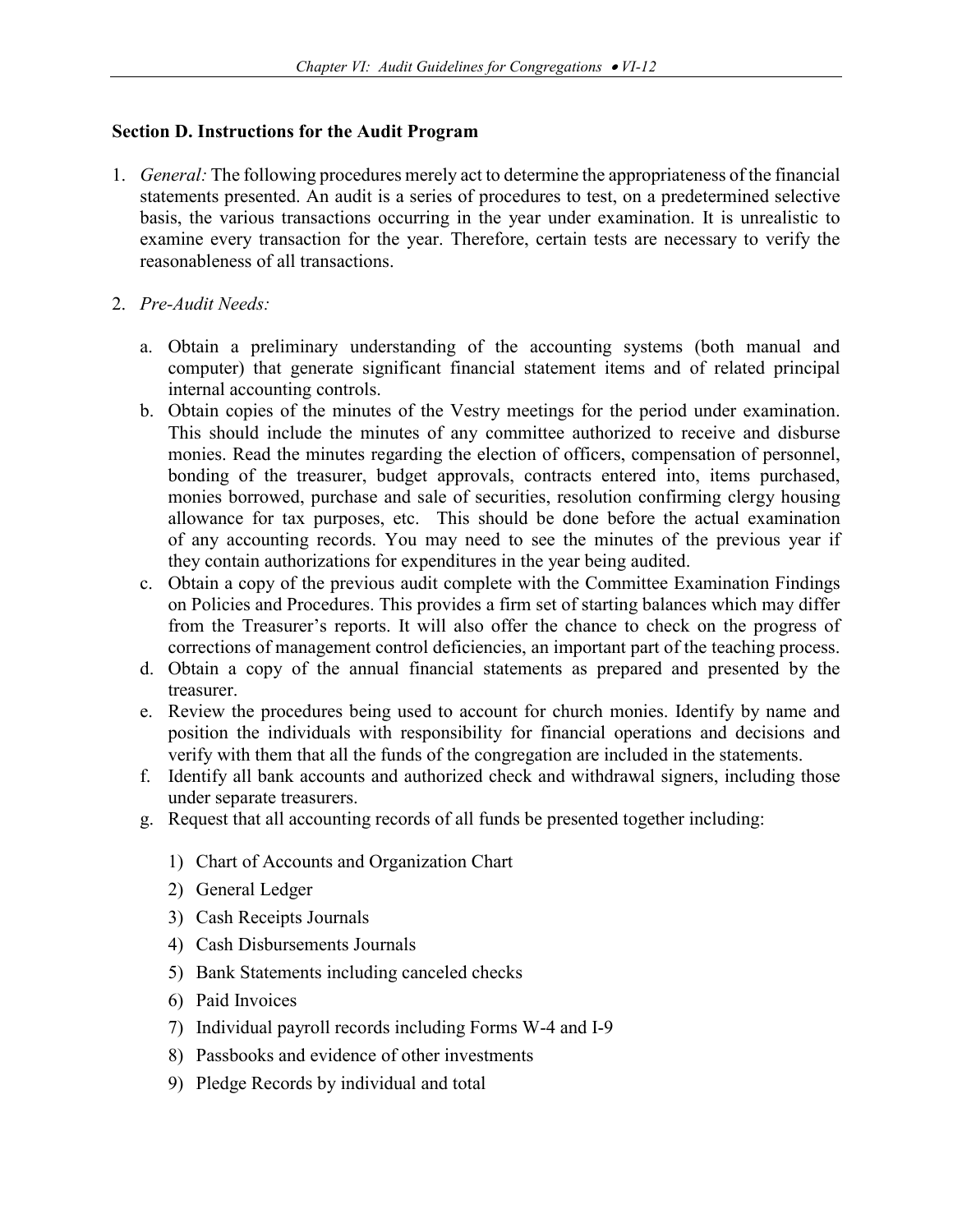- h. Meet with members of the Finance Committee to discuss the annual financial statements. Inquire about the occurrence during the year of any significant matters of which the auditor should be informed. Also, inquire about significant variances noted on the financial statements.
- i. Request a location in which to perform the audit. The audit can be more thoroughly and efficiently performed if it is conducted where the records are located.

## 3. *Receipts:*

- a. Plate offerings: Cash receipts journal entries should be traced to weekly cash receipts records on a test basis.
- b. Pledge receipts:

Pledge receipts should be verified by tracing cash receipt entries to individual pledge records on a test basis. A minimum of 10% of postings should be traced. Results will indicate if a broader sampling is necessary.

Random selection of individual pledge records should be tested for accurate total and balance. A minimum of ten percent should include the same individuals as above.

If the auditor is engaged before yearend and if the church sends statements to the pledgors, the auditor can save time and effort by supervising the mailing of the yearend statements. The auditor can then use this mailing to obtain direct confirmation.

The auditors should always review the pledge receipts of the congregation personnel involved in money transactions.

The decision regarding the size of the representative sample of postings and pledge records for examination depends on the dollars involved and the sophistication of the parish records.

- c. Contributions from congregation organizations: Receipts must be listed separately for each organization and amounts entered in the cash receipts journal, traced to the weekly cash receipts records. These listed amounts shall be confirmed with their sources.
- d. Contributions from the Diocese: Receipts must be listed and amounts entered in the cash receipts journal, traced to weekly cash receipts records.
- e. Investment and endowment income: Income from securities should be verified by an examination of the brokerage house statement. Income from investment accounts should be verified by an examination of the statements provided or confirmed by the trustee or agency. Income from savings bank deposits should be confirmed by the bank.
- f. Restricted income: Income received for special purposes should be noted by the auditor, who should trace the cash receipts journal entries to the weekly cash receipts records. The auditor should also be satisfied that the income was used for the purpose for which the gift was made.
- g. Non-income receipts: Verify all cash receipts journal entries by tracing them and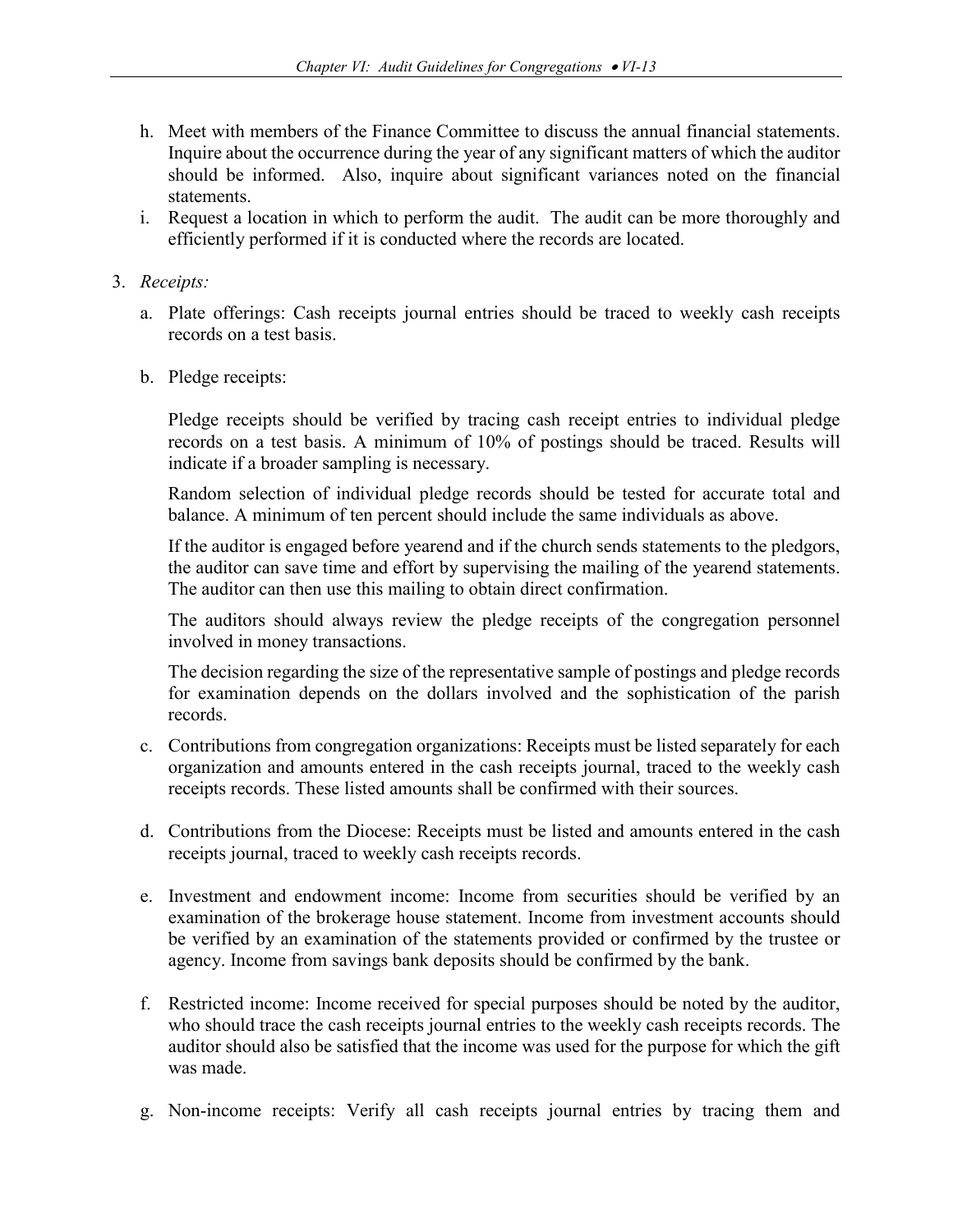ascertaining that the proper authorization has been given for any transfer or inter-fund borrowing, or for the sale or redemption of any investments or property.

- h. All cash receipts records should be traced to duplicate deposit slips or bank statements to ascertain that these receipts are deposited intact.
- i. Petty cash: The auditor should be satisfied that a proper imprest system is being maintained. Petty cash is not to be used to cash personal checks. Cash flow and size of fund over audit period should be checked for possible misuse.
- j. All receipts should be compared to budgeted amounts and material variances should be explained.
- k. Contributions of tangible assets or services. Refer to Chapter III (Bookkeeping) for discussion and proper treatment of these contributions.
- l. Verify the totals in the cash receipts records for two to three months. Check postings of monthly totals to the general ledger or to the monthly financial statements.
- *4. Disbursements:* 
	- a. Tests are to be made to satisfy that disbursements have been accurately classified, and that invoices supporting the disbursements have been properly approved and canceled or marked "PAID."
	- b. The committee must be familiar with the financial statement expenditure categories listed on the congregation's chart of accounts.
	- c. All disbursements should be compared to budgeted amounts and material variances should be explained.
	- d. Testing of Disbursements: Select a sample of disbursements. Results will indicate if a broader sampling is necessary. Test the disbursements to invoices as follows:
		- 1) Compare invoices with the recordings in the cash disbursements journal for a sufficient number of items to assure the committee that they are fairly recorded and classified. Comparison should include vendor's name, date and amount billed.
		- 2) Examine invoices for verification signature that the items were received or services performed for a sufficient number of items so the committee may be satisfied that goods and services were acknowledged by a person authorized to do so.
		- 3) Check the arithmetic on invoices and vendors' monthly statements for a sufficient number of items to assure the committee that invoiced amounts were properly recorded on the statements.
		- 4) Travel and business expense reimbursements should be checked to see that they are in accordance with the qualified reimbursement policy of the congregation. Reference Chapter IV (Taxes) for discussion of a qualified reimbursement policy.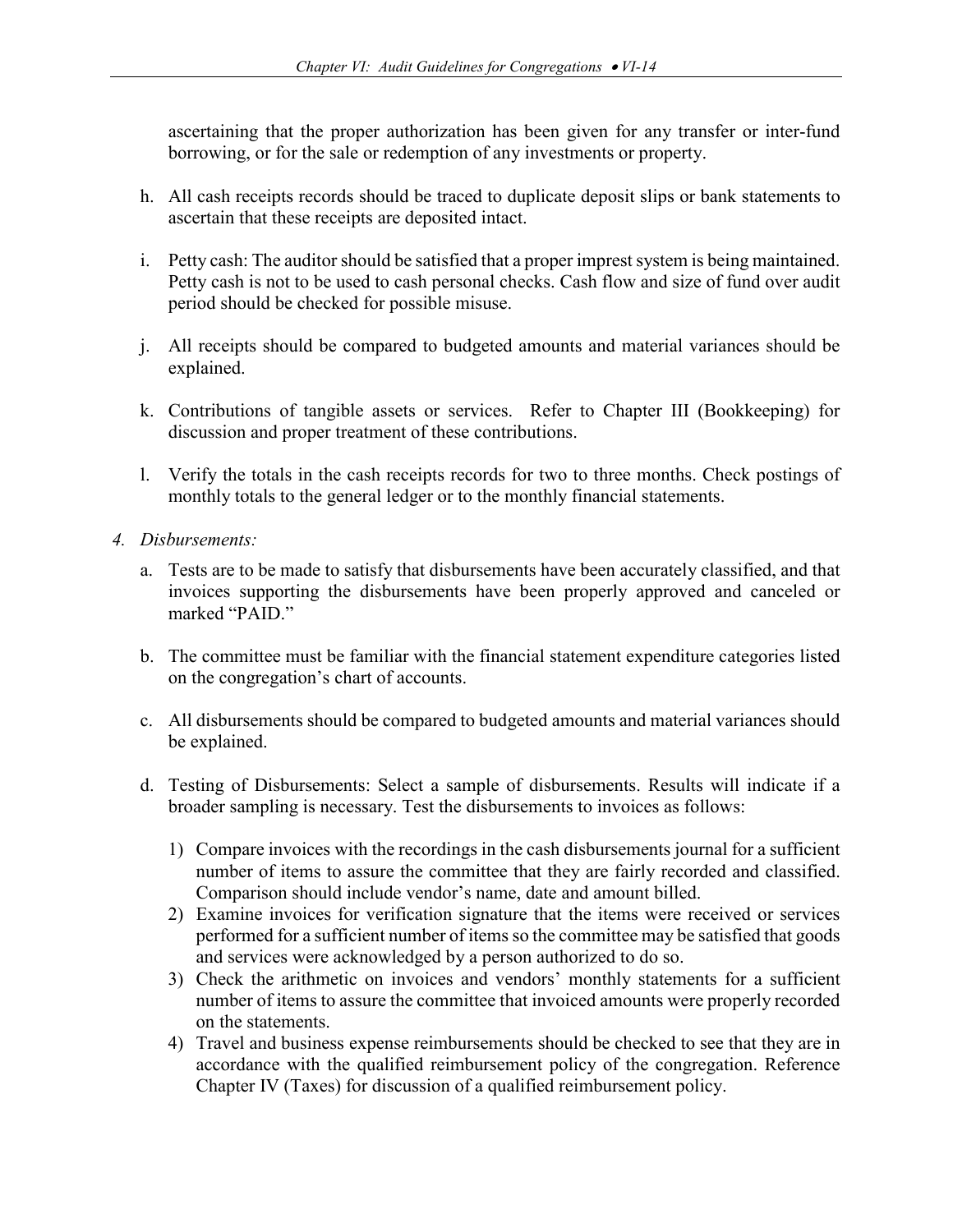- e. Verify the totals of the cash disbursements records for two to three months. Check postings of monthly totals to the general ledger or to the monthly financial statements.
- 5. *Bank Accounts:* 
	- a. The committee should ascertain the number of bank accounts maintained and the purpose for which each is maintained.
	- b. The committee should examine the canceled checks for:
		- 1) Authorized signature(s)
		- 2) Proper endorsement
		- 3) Comparison with the cash disbursements journal for proper recording of payee and amount. If fewer than ten checks are written each month then all items should be examined.
	- c. The auditor should account for all voided checks.
	- d. Outstanding checks from the previous period should be examined to determine proper bank clearing and amount. Any check outstanding for a period longer than three months from the balance sheet date should be questioned for satisfactory explanation.
	- e. The auditor should verify bank balances at the end of the period being audited and should check that the closing cash amount is correctly stated.

Examine the January bank statement following the close of the audit year for items impacting the audit year.

- f. Determine whether transfer of funds occurred between bank accounts near the date of the Statement of Financial Position. Determine that the transfers were recorded in the books in the same accounting period and that any transfers not recorded by the bank in the same accounting period appear in the appropriate bank reconciliation.
- 6. *Investments:* 
	- a. Obtain or prepare a list of securities owned showing:
		- 1) The description of each security
		- 2) The serial number of bonds or securities
		- 3) The denomination of each security or its par value
		- 4) The interest rate of each bond
		- 5) The cost of each security and the amount recorded on the books
		- 6) The interest and dividends received during the year
		- 7) The market value of each bond or security as of December 31 of the year being audited
	- b. Review the investment summary for reasonableness, consistency of amounts between years and obvious omissions.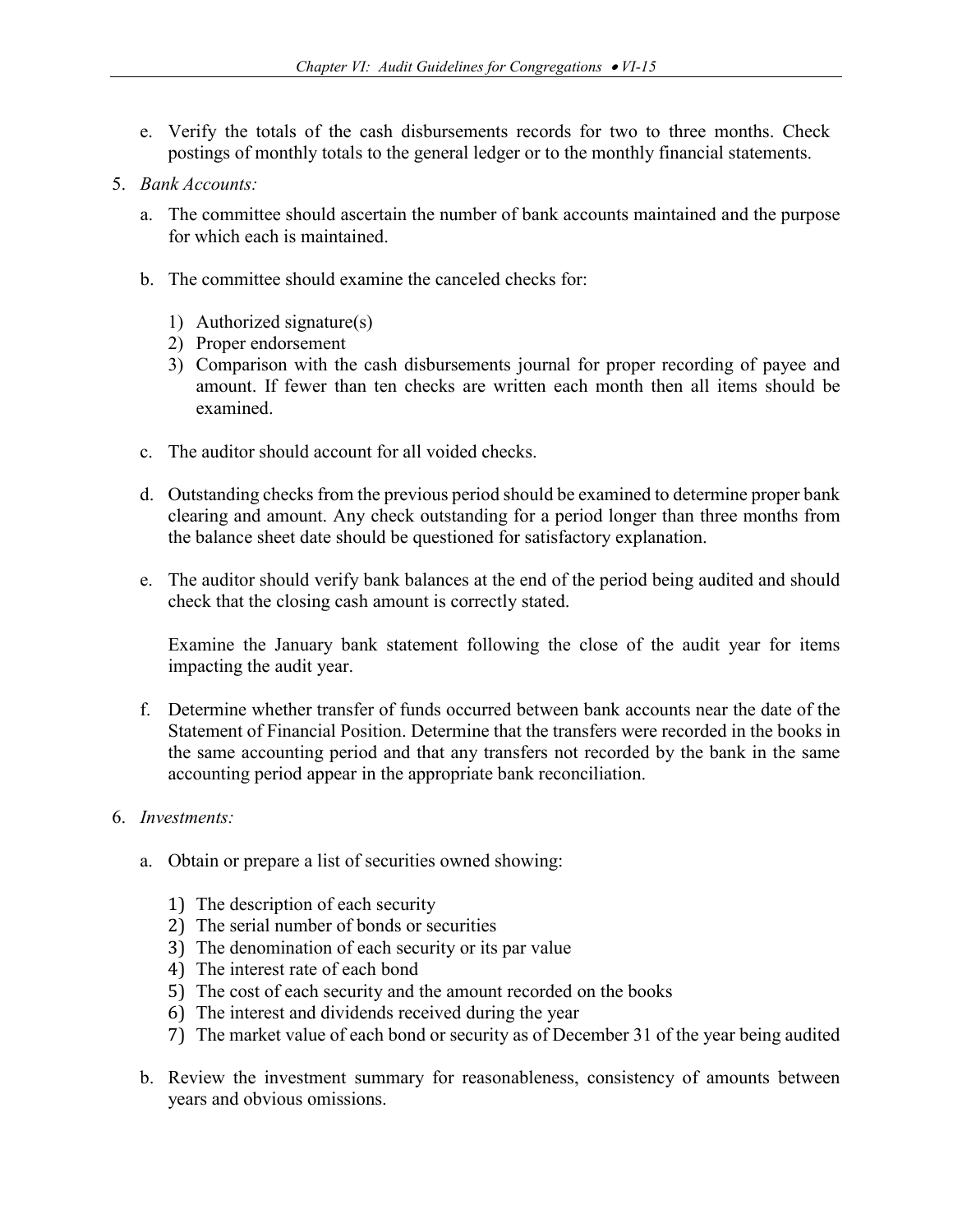- c. Compare the securities listed with ledger accounts and/or with the statement. Whenever practicable, serial numbers should be compared with records of security purchases or gifts in order to obtain positive identification and to avoid the possibility of substitution.
- d. Examine securities listed or obtain confirmation from the holders if any are held by depositories. It is preferable for this examination to occur as close to the examination date as possible. Ensure that the securities are registered in the name of the congregation or are endorsed appropriately to be transferable to the congregation. Examine the coupons on bonds to ascertain that unmatured coupons are intact.
- e. Examine all transactions for verification of acquisitions and disposition.
- f. Trace acquisitions to disbursement records and sales (dispositions) to receipts records.
- g. Examine broker statements and compare with investment ledger where applicable.
- h. The auditor should be satisfied that the securities are being adequately safeguarded.
- i. Examine securities for ownership, certificate number, dates, endorsements, assignments, etc.
- j. Verify any income that has not yet been distributed.
- k. Determine, by reference to dates of purchase and disposal of investment, interest rates and published dividend records, whether income earned and accrued income receivable have been appropriately recorded.
- 7. *Restricted Funds*:
	- a. Obtain or prepare a list of restricted funds showing:
		- 1) The source and date;
		- 2) Terms governing the use of principal and income;
		- 3) To whom and how often reports of condition are to be made; and
		- 4) How the funds are to be invested.
	- b. Examine the donor letter, or trust or agency agreement, for each new gift and contribution received during the fiscal year.
- 8. *Loans:*
	- a. Obtain or prepare a schedule of all loans to include:
		- 1) The name of the lending institution
		- 2) The date of origin
		- 3) The original amount of loan
		- 4) The interest rate and payment schedule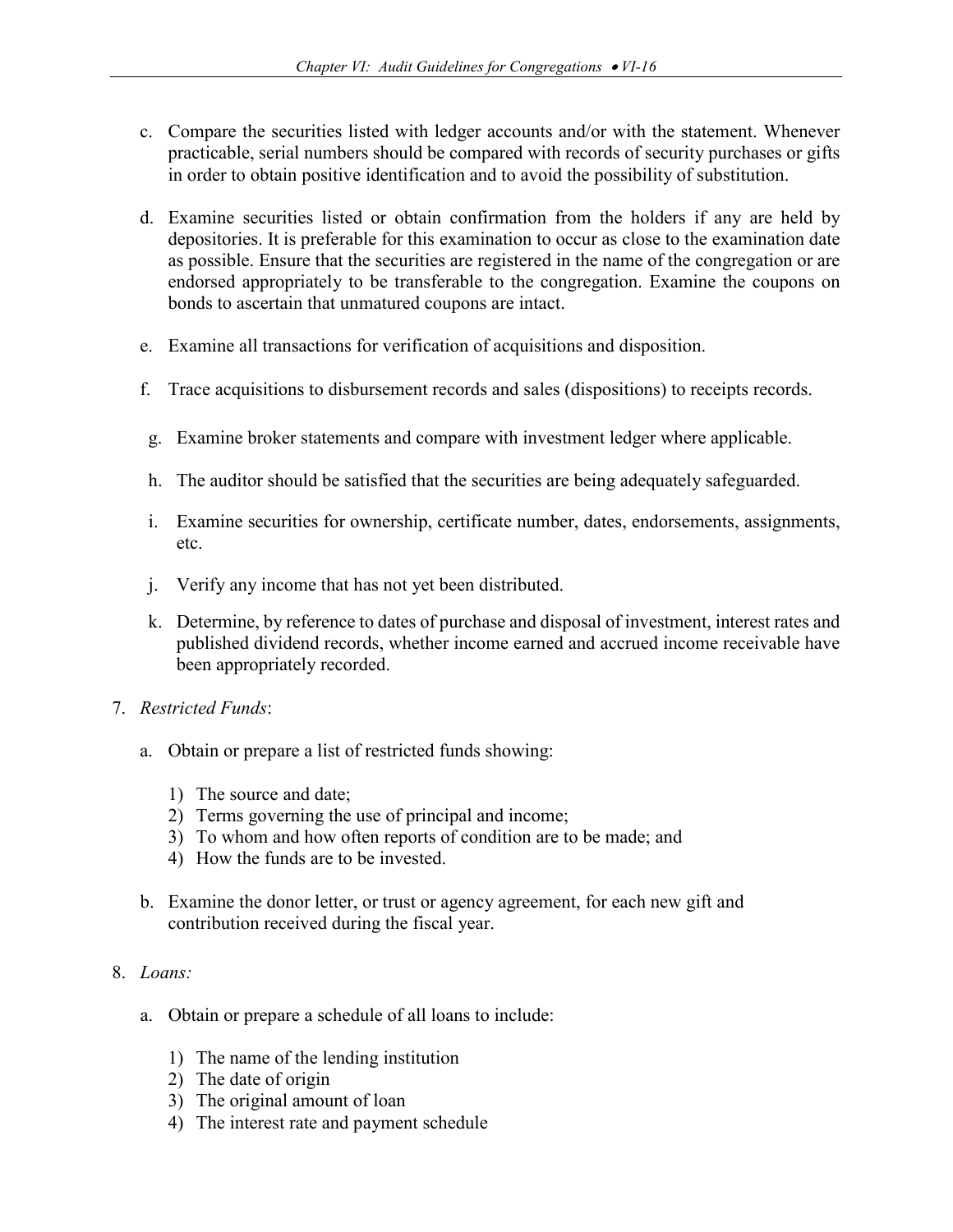- 5) The monthly payment
- 6) The unpaid balance
- 7) The purpose of loan
- 8) The authorizing body
- 9) The collateral for the loan
- 10) The restrictions placed by the lender
- b. Review balances for reasonableness, consistency of amounts between years and obvious omissions.
- c. Determine that any loans from the year being examined had the proper authorization and were recorded in the minutes of the Vestry or mission committee.
- d. Verify, by direct communication with any lender, the outstanding indebtedness at the yearend as well as the terms of the indebtedness.
- e. Verify that the borrower is in compliance with any loan covenants.
- f. Reconcile the unpaid balance of all loans as reported by the congregation records to the figure reported by the lending institutions.
- 9. *Property and Equipment:* 
	- a. Obtain a list of significant fixed assets showing the cost and date of purchase, if known.
	- b. Review balances for reasonableness, consistency of amounts between years, and obvious omissions.
	- c. Examine all the deeds and titles of ownership related to the properties owned by the congregation. Review them for the proper recording of the name of the owner and to determine if any encumbrances or liens exist.
	- d. Determine if any inventory identification procedure is in effect.
	- e. The congregation must have a physical inventory of capital assets. A sampling test of this inventory is to be made by the committee.
	- f. Ensure that all property and equipment is adequately insured.
	- g. If depreciation of property is recognized, review entries for accuracy.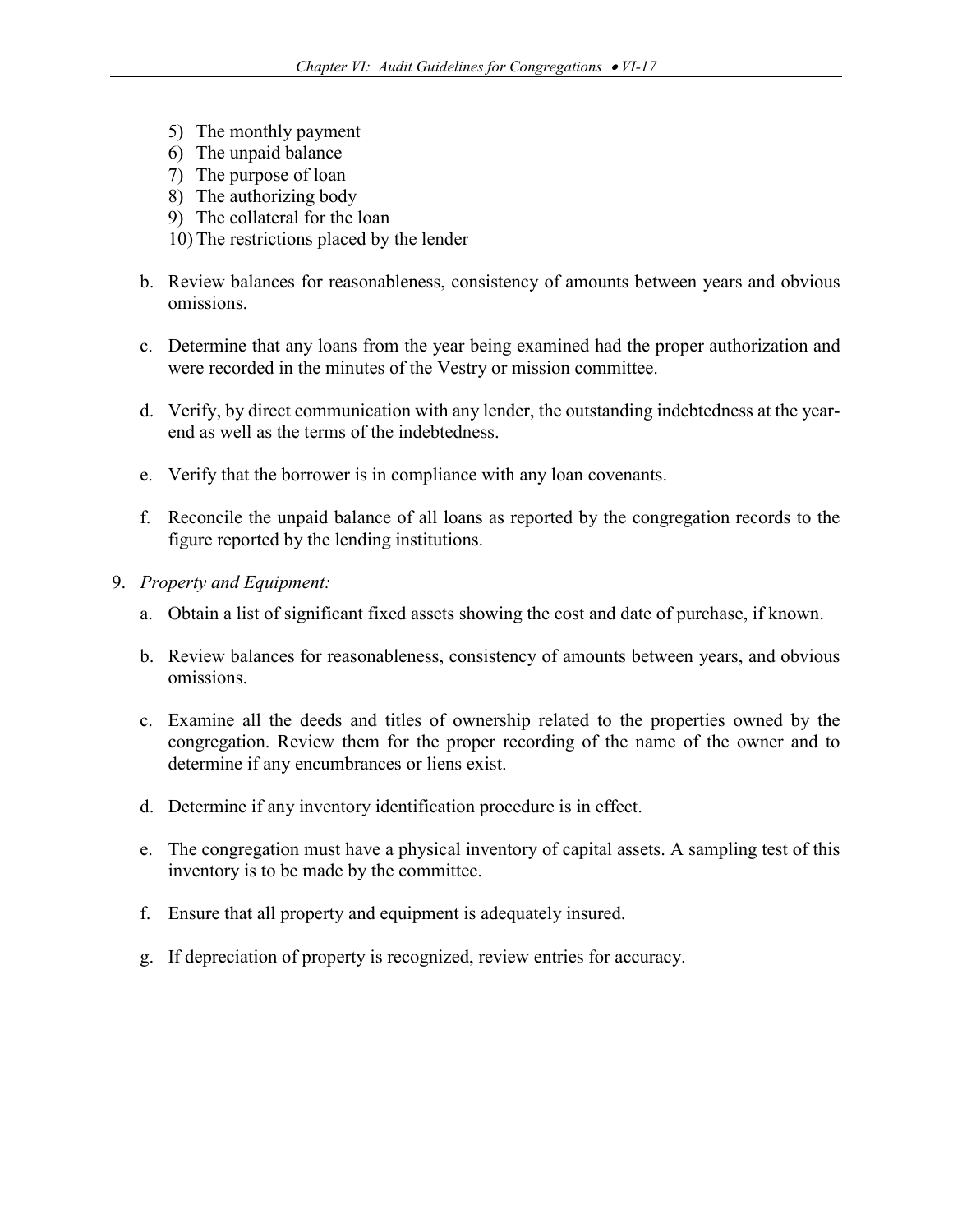### 10. *Payroll Records:*

- a. Examine the individual earnings records for name, address, social security number, number of exemptions, rate of pay, and effective date.
- b. Ensure that the salary paid is authorized and proper by comparing with the amount budgeted.
- c. Trace the individual earnings record postings to the check register.
- d. Reconcile total wages paid and total withholding taxes with the quarterly Form 941 and end-of-year Form W-3, checking that they were remitted on time.
- e. Determine if a current signed Federal Form W-4 and a Form I-9 (Immigration and Naturalization Service) is on file for each employee hired after November 6, 1986.
- f. Determine if a Form W-2 has been given to each employee (including the clergy) and that the Forms W-2 are correct and properly filed.
- g. Determine if Forms 1099 are being provided for all individuals who are not employees and unincorporated entities paid \$600 or more annually and all recipients of educational scholarship funds of \$600 or annually.

1998 Instructions for Forms 1099, 1098, 5498, and W-2G, Department of the Treasury, Internal Revenue Service, (p. 23, Scholarships) reads:

"Do not use Form 1099-MISC to report scholarship or fellowship grants. Scholarship or fellowship grants that are taxable to the recipient because they are paid for teaching, research, or other services as a condition for receiving the grant are considered wages and must be reported on Form W-2. Other taxable scholarship or fellowship payments (to a degree or non-degree candidate) are not required to be reported by you to the IRS on any form."

- h. Test the payroll to be sure that a real employee exists for payroll checks written.
- i. Ensure that terminated employees have been removed from the payroll in a timely manner.
- j. Review employment agreements and ensure that there are no commitments requiring accrual or disclosure.
- 11. *Receivables and Payables:* 
	- a. Prepare a schedule of accounts receivable as of the date of the Statement of Financial Position. These may include pledge payments, which were made after the end of the year in which the money was pledged, or authenticated obligations owed to the congregation at year end.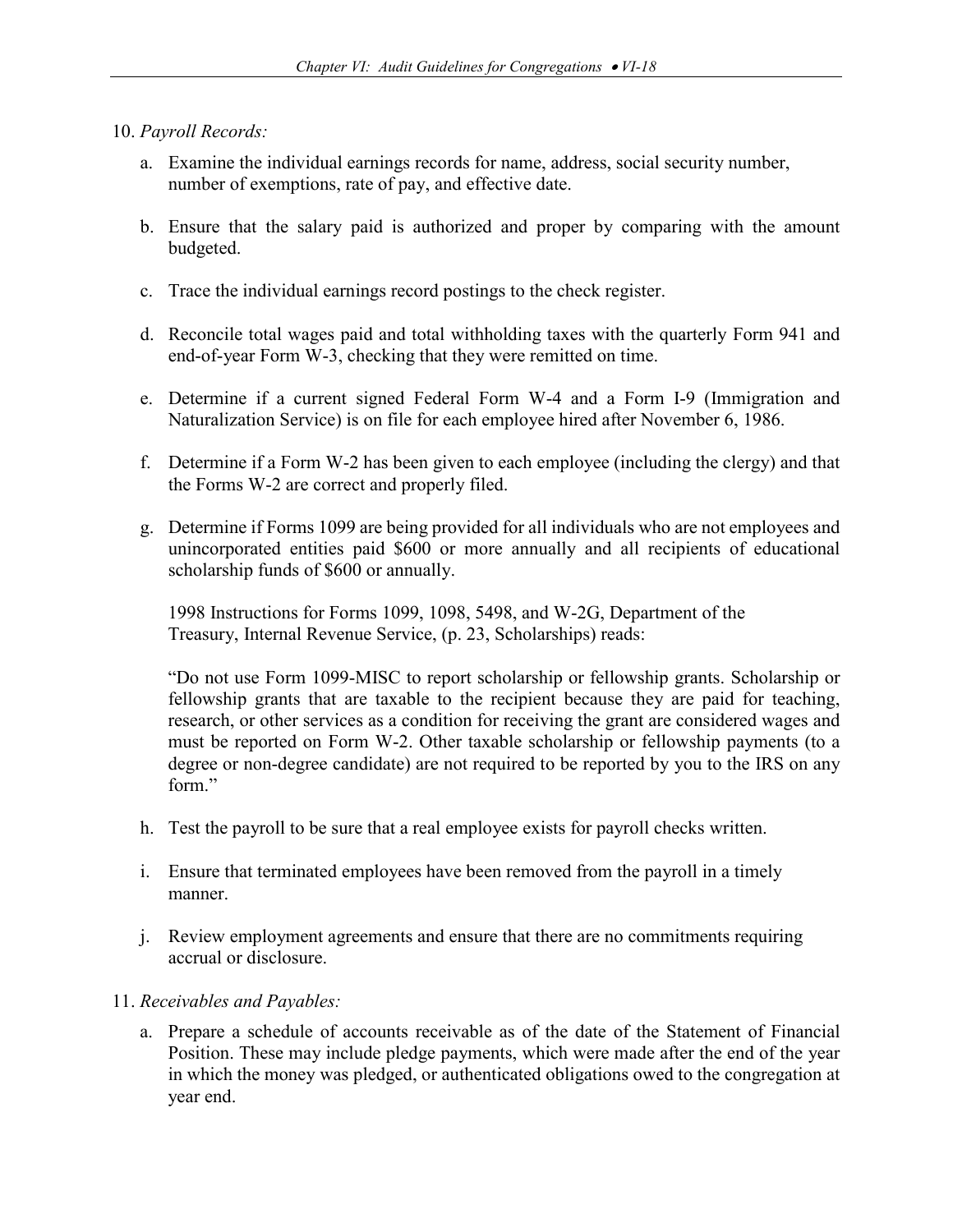- b. Prepare a schedule of accounts payable as of the date of the Statement of Financial Position. These may include monies owed by the congregation to vendors at year-end for goods and services received during the year being audited. Discuss with the treasurer any old or disputed payables.
- 12*. Insurance:* A schedule should be prepared listing the name of the carrier, description of coverage, period of insurance, premium amount and date of premium payment for the following policies, which the committee is to review:
	- a. Fire insurance on buildings and equipment
	- b. General Liability (Public Liability and Property Damage)
	- c. Burglary
	- d. Fine Arts
	- e. Malpractice
	- f. Worker's Compensation
	- g. Fidelity Bond
	- h. Automobile coverage on cars owned by the congregation
	- i. Non-ownership liability insurance for cars owned by others when used for congregation business
	- j. Directors' and Officers' Liability
	- k. Umbrella Liability
	- l. Other special policies held by the church
- 13. *Discretionary Fund:* Check that the discretionary fund is in the congregation's name, that the congregation's Federal Employer's Identification Number is the number used to identify the account at the bank, and that the fund has not been used for operating fund expenses or for the personal expenses of the clergy. If a separate checking account has been authorized, all monies for the discretionary fund must pass through the congregation's general bank account and subsequently a check should be written to transfer the monies to the separate discretionary fund checking account. Reference Chapter V (Clergy Discretionary Funds) before proceeding.
- 14. *Work Papers:* The committee should retain a file of the work papers that were prepared during the audit. When the next year's audit is performed, these papers could be an invaluable guide. The next auditor should be provided with a copy of the work papers. These work papers should include such things as: the complete audit and internal control check lists; lists of bank accounts, restricted funds, investments, insurance accounts and loans; the schedules prepared; the procedures followed in performing the audit and memoranda describing significant issues raised during the audit.
- 15. *Audit Committee Certificate:* The Audit Committee Certificate states that steps have been taken to ensure that the financial statements are presented fairly in all material respects. The Audit Committee Certificate should identify exceptions when the audit committee questions any aspect of the financial statement. When this occurs, the audit committee should carefully describe the condition raising the question. Such a statement does not nullify the accuracy or the importance of the audit, but it does alert the reader that the financial statements may be affected in some way because of the noted variance.